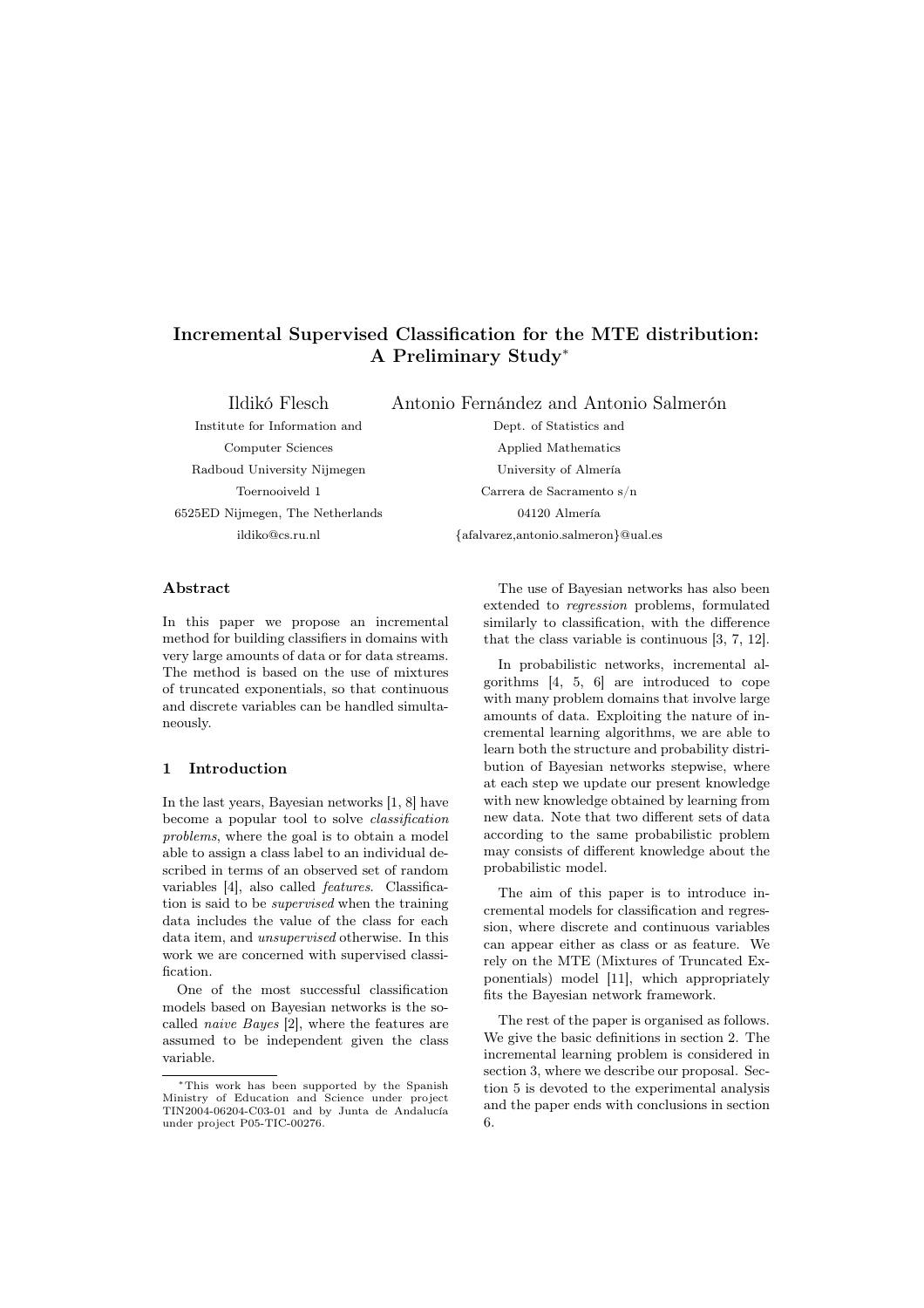# 2 Preliminaries

A Bayesian network is a graphical representation of a probabilistic problem, formally defined as a pair  $\mathcal{B} = (G, P)$ , where P is the joint probability distribution on the set of random variables  $X_V$ , and G is an acyclic directed graph representing the dependence and independence relations among this set of random variables  $X_V$  satisfying the condition that each graphically represented marginal or conditional independence is valid also in the joint probability distribution [13].

The MTE model [11] is formally defined as follows:

Definition 1 (MTE potential) Let  $X_V$  be a set of random variables. Let  $Y =$  ${Y_1, Y_2, \ldots, Y_d}$  and  $Z = {Z_1, Z_2, \ldots, Z_c}$  be the set of discrete and continuous random variables, respectively, with  $V = d+c$ . We say that a function  $f : \Omega_{X_V} \to \mathcal{R}_0^+$  is a Mixture of Truncated Exponentials potential (MTE potential) if one of the next conditions holds:

•  $Y = \emptyset$  and f can be written as:

$$
f(x) = f(z) = a_0 + \sum_{i=1}^{m} a_i \exp{\{\sum_{j=1}^{c} b_i^{(j)} x_j\}}
$$

for all  $z \in \Omega_z$ , where  $a_i$ ,  $i = 0, \ldots, m$  and  $b_i^{(j)}$ ,  $i = 1, \ldots, c$  are real numbers;

•  $Y = \emptyset$  and there is a partition  $D_1, D_2, \ldots, D_k$  of  $\Omega_z$  into hypercubes such that f is defined as

$$
f(x) = f(z) = f_i(z) \text{ if } z \in D_i ,
$$

where each  $f_i$ ,  $i = 1, \ldots, k$  can be written in the form of equation 1.

•  $Y \neq \emptyset$  and for each fixed value  $y \in \Omega_Y$ ,  $f_y(z) = f(y, z)$  can be defined in the second condition.

An MTE potential  $f$  is an MTE density if it integrates up to 1.

# 3 The theory of incremental supervised classification

#### 3.1 The  $k$ -step incremental classification

Incremental learning algorithms are applied when  $(i)$  we may obtain new data for our problem domain to learn,  $(ii)$  the size of the given data is too large in a computational sense. In incremental processes we learn our model in steps, where at each step we only consider the new set of data. One step may mean either a time step implying that at certain time period we obtain new data for updating the representation of the system or we separate the data into disjoint subsets and, then, each step indicates one subset of the data to be learned. This is established in the following definition.

Definition 2 (k-step incremental approach) If an incremental approach learning a probabilistic model is updated in k steps using  $k$  data sets, it is called a  $k$ -step incremental approach.

Note that in a  $k$ -step incremental approach,  $k$ sets of data are used, which may be related to either time steps or separations of the entire data, or both.

Definition 3 (k-step incremental classification) If the classification procedure is learned by a k-step incremental approach, it is called a k-step incremental classification.

In this paper we focus on supervised classification and its incremental version, i.e. k-step incremental supervised classification.

Recall that Bayesian networks consist of two parts:  $(i)$  a graphical representation and  $(ii)$  a joint probability distribution. Therefore, since they both are related to the  $k$ -step incremental supervised classification, we need to discuss both parts in detail.

Regarding the graphical representation, we propose that a k-step incremental supervised classification model consists of k classification models. Here, the  $i$ -th classification model with  $i \leq k$  represents the graphical representation of the learned model related to the ith set of data. However, given a data set to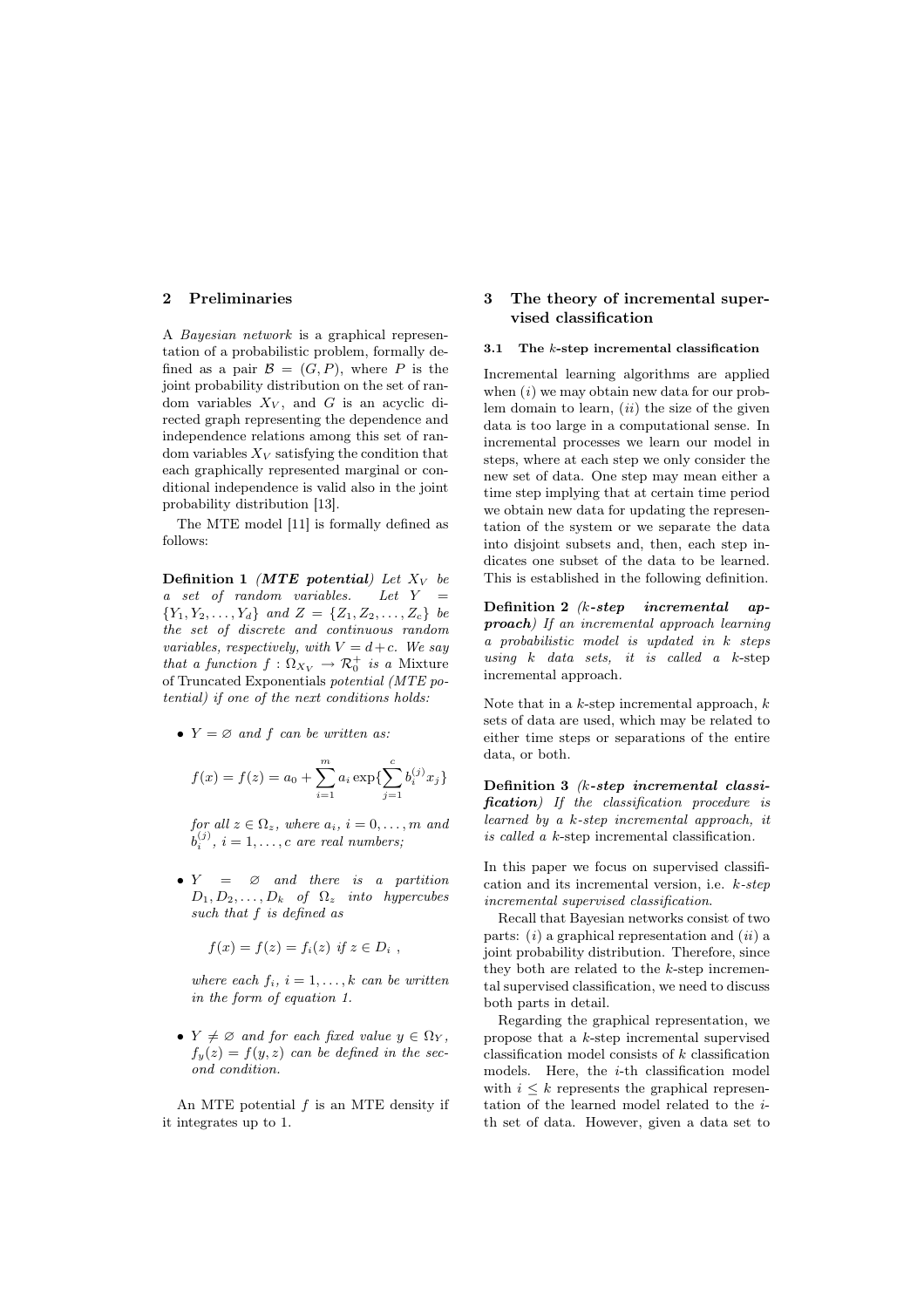classify, classification models learned from different sets of data may assign a different class label to this data. Therefore, we also need a node that represents the class label of the entire k-step incremental supervised classification model, explaining the introduction of the so-called *main classifier*, denoted by  $\text{Cl}_M$ . The main classifier node plays the following role in this representation: it decides which class label has to be assigned to the data depending on the class labels at each classification model learned in the incremental approach. There are many possible structures to represent the relation between the main classifier and the incrementally learned classification models. In this paper, considering the fact that the main classifier depends on each learned classification model and therefore on each class label, we analyse the following two structures:  $(i)$  the main classifier acts as the common child of the  $k$  class variables of the  $k$  models, and  $(ii)$  the main classifier is the common parent of the  $k$ class variables.

To define the specific Bayesian network that represents the incremental supervised classification model, we also need to discuss the corresponding joint probability distribution. This will be done subsequently. Recall that in our acyclic directed graph, to represent each new knowledge in an exact way, the learned classification graph was inserted into the graph. Therefore, some classifiers may represent a relation of two or more random variables as a dependence, whereas other classifiers define this relation as an independence. To represent this precisely, at each new learned data set, we label the set of random variables related to the new data set by its step number, and insert it into the combined set of random variables. Moreover, we also need to add a random variable that represents the main classifier of our approach, already described in the graphical representation. For the formal definition, we need the following notation. Let for the k-step incremental classification  $X_{V_i}$ be the set of random variable of the  $i$ -th classification model and related to the data at the i-th step. Furthermore, the main classifier random variable is defined as  $X_{\text{Cl}_M}$ . Now, we can define the entire set of random variables and the related probability distribution as  $X_V = X_{V_1} \cup X_{V_2} \cup \ldots \cup X_{V_k} \cup X_{\text{Cl}_M}$ , and P denotes the joint probability distribution related to  $X_V$ .

#### 3.2 Model 1: The main classifier acting as a child

The class label defined by the main classifier depends on the  $k$  class labels in the graphical representation. This dependence can be represented in a way, where the main classifier acts as the parent of the  $k$  classifiers. To express this formally, we need the following notations. Let for the k-step incremental classification  $G_i = (V_i, A_i)$  be the graph of the i-th classification model that is learned of the data at the  $i$ -th step. A  $k$ -step incremental supervised classification graph  $G = (V, A)$  can be constructed in this way:

- the set of vertices is equal to the union of the vertices of the  $k$  classification models and the main classifier, formally,  $V = V_1 \cup$  $V_2\cup\ldots\cup V_k\cup\mathrm{Cl}_M$ , where  $V_i$  denotes the set of vertices of the *i*th classifier,  $1 \leq i \leq k$ and  $\mathrm{Cl}_M$  denotes the main classifier node;
- the set of arcs is equal to the union of the arcs of the  $k$  classification models and the arcs connecting the  $k$  classifiers with the main classification node all directing to the main classification node, formally  $A = A_1 \cup A_2 \cup ... \cup A_k \cup$  $\{(A_1, \text{Cl}_M), (A_2, \text{Cl}_M), \ldots, (A_k, \text{Cl}_M)\}.$

According to the definition above, the  $k$ classification models remain marginally independent, which is consistent with the fact that they are learned from different sets of data. However, if the classification label of the main classifier is known, the classifier vertices of the classification models become dependent on each other, since the main classifier depends on the values of the  $k$  class labels all representing the learned knowledge of the k data sets.

The joint distribution  $P$  for a  $k$ -step incremental supervised classifier for model 1, defined for a set of random variables  $X_V$ , factorises as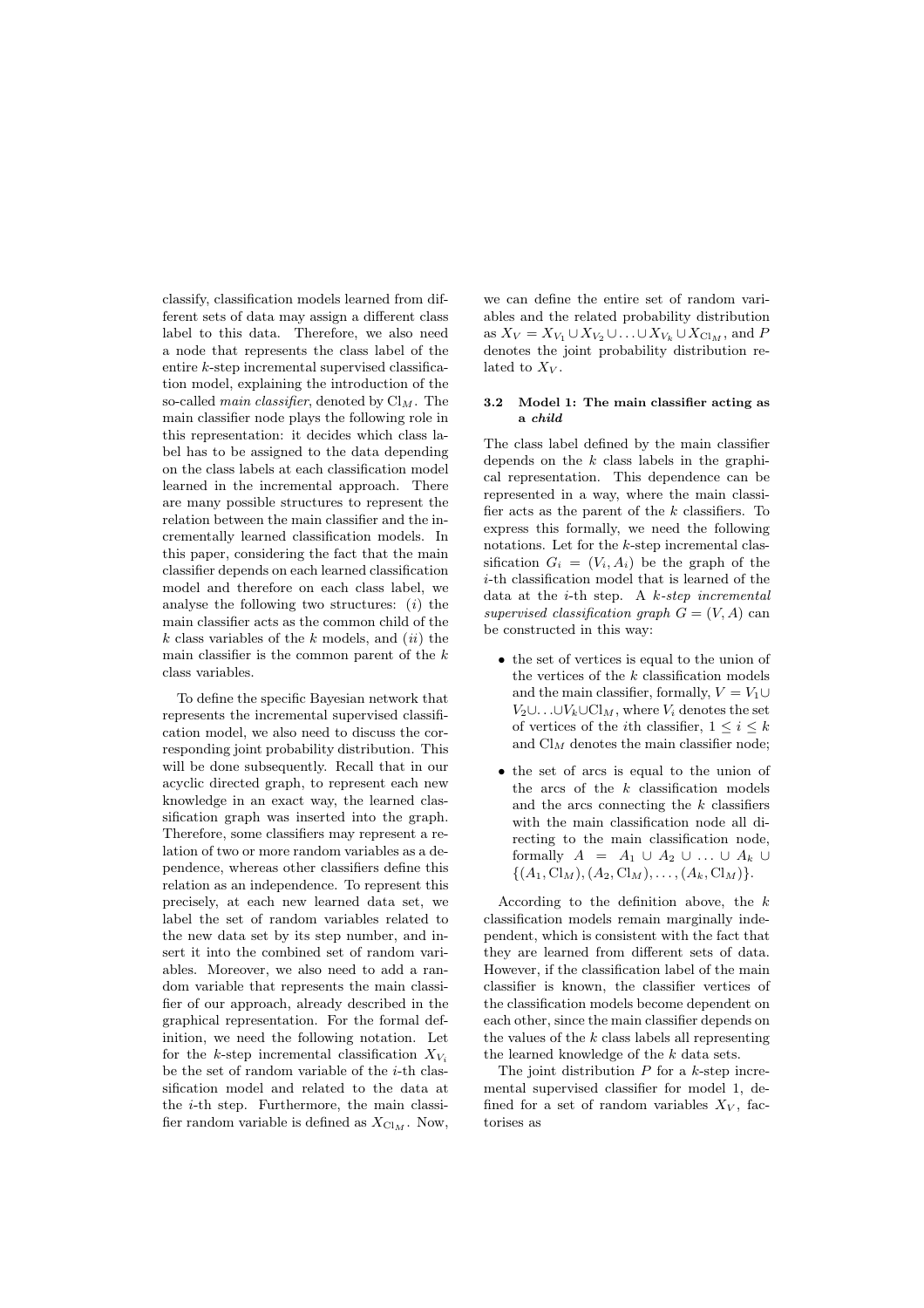

Figure 1: Model 1 of the 2-step incremental classification model for naive Bayesian classification. Model 2 is the same except for  $Cl_M$ , which is as indicated by the dashed lines.

$$
P(X_V) = P(X_{V_1}, X_{V_2}, \dots, X_{V_k}, X_{Cl_M}) =
$$
  

$$
P(Cl_M | Cl_1, Cl_2, \dots, Cl_k) \prod_{i=1}^k P(X_{V_i}).
$$

Note that if we want to reason in model 1, we need to learn the parameters  $P(\text{Cl}_M | \text{C})$  $Cl_1, Cl_2, \ldots, Cl_k$ . The way of doing it is explained in Section 4.

#### 3.3 Model 2: The main classifier acting as a parent

In this section, the model for incremental supervised classification is discussed, when the main classifier has been chosen as the parent node of the  $k$  classifiers. In the graphical representation of model 2, the class variable of each one of the k models are independent of each other given the main class variable. This assumption is compensated with the reduction in the number of parameters that have to be learnt from the data.

The joint distribution  $P$  for the case of model 2 factorises as

$$
P(X_V) = P(X_{V_1}, X_{V_2}, \dots, X_{V_k}, X_{Cl_M}) =
$$
  

$$
P(Cl_M) \prod_{i=1}^k P(X_{V_i}).
$$

We would like to emphasize that according to model 1 which is the correct model to represent incremental approach to supervised classification, model 2 is introduced in this paper due to the following reasons:  $(i)$  it is easier to learn parameter  $P(Cl_M)$  for model 2 than  $P(Cl_M | Cl_1, Cl_2, \ldots, Cl_k)$  for model 1, since learning  $P(Cl_M)$  requires less data, and  $(ii)$ we think it is interesting to compare the behaviours of model 1 and model 2 with each other.

#### 3.4 Incremental naive Bayesian classification models

For the sake of simplicity, we have assumed in this work that each one of the  $k$  classification models is a naive Bayes. Let us denote the feature variables as  $F = \{F_1, F_2, \ldots, F_n\}$ . The entire set of random variables is  $X_V = \text{Cl} \cup F$ .

Naive Bayesian classification models have a straightforward graphical structure, hence their name, because they make a very strong independence assumption, namely, the feature variable are conditionally independent on each other. This assumption in the graphical representation can be expressed as  $F_i \perp$  $\perp_G F_j \mid \text{Cl}, i \neq j$ , whereas probabilistically,  $P(Cl, F_1, F_2, \ldots, F_n) = P(Cl) \prod_{i=1}^n P(F_i |$  $Cl$ ).

Naive Bayesian classification models satisfying these independence assumptions have the advantage that by their graphical structure probabilistic reasoning is computationally easy to execute. To start, firstly the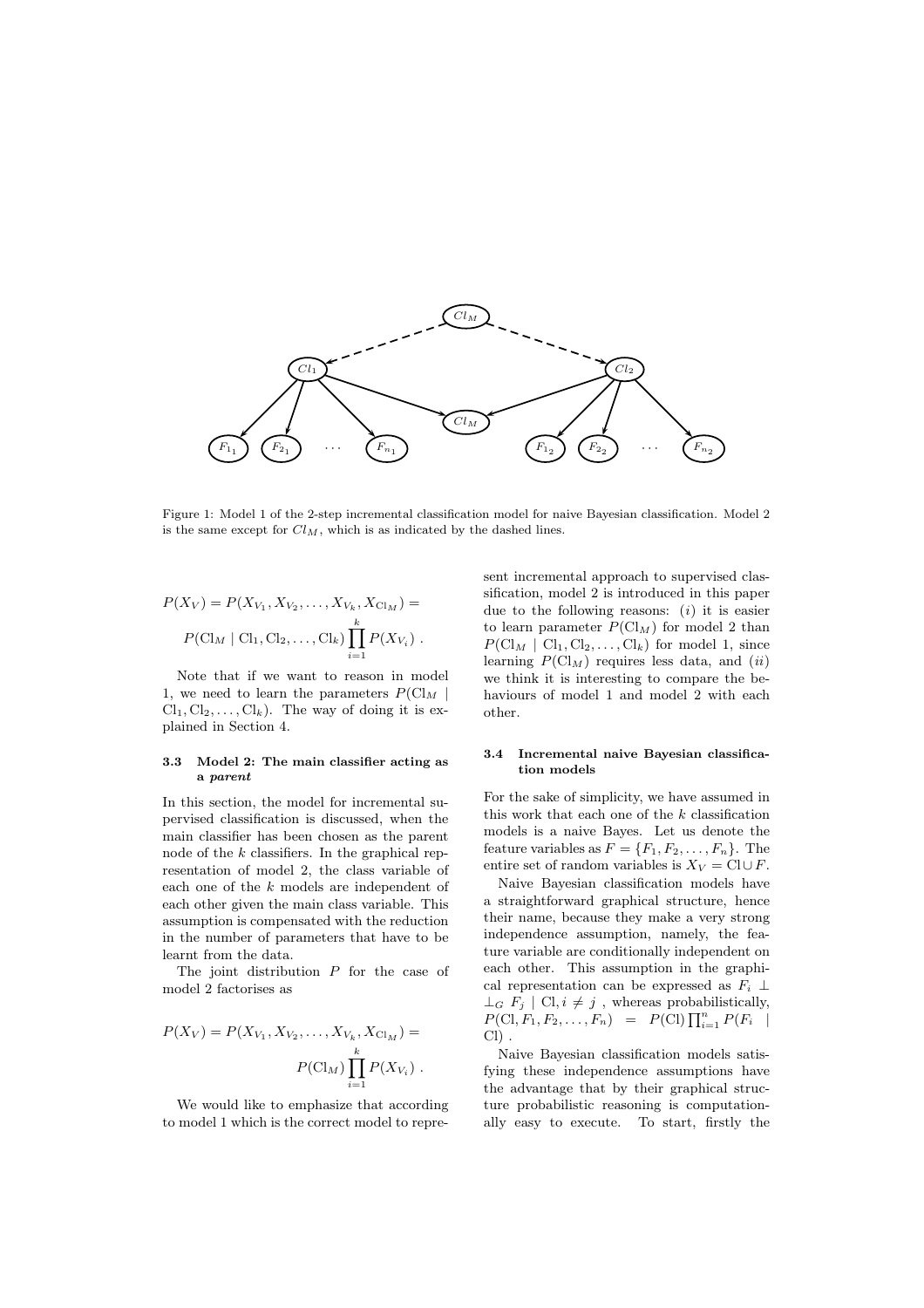cause-effect parameters  $P(F_i \mid \text{Cl})$  with  $i \in$  $\{1, 2, \ldots, n\}$  are learned. Secondly, the classification process computes probability  $P(\text{Cl } |$  $F_1, F_2, \ldots, F_n$ , and assigns to a data the class label that has the highest a-posteriori probability.

The (in)dependence relations of naive Bayesian models have to be included in the incremental models. The graphical representation of a 2-step incremental naive Bayesian classification for model 1 and model 2 are shown in figure 1.

# 4 The learning and classification algorithms

In this section, we provide the learning and propagation algorithms of k-step incremental supervised classification models.

The pseudo code of the learning algorithm is given in Algorithm 1, for which, according to the definition of the k-step incremental classification, there are  $k$  data sets as inputs. Note that this learning algorithm consists of four main parts. In the first part, the incremental Bayesian classification model is initialised by setting it equal to the Bayesian classification model learned from the first data set, and inserting the main classifier into the model augmented with a dependence relation to the classifier in the first Bayesian classification model. In the second part, we learn the Bayesian networks related to the remaining  $k - 1$  sets of data and insert these learned models into the incremental model. Subsequently, in the third part, we build the database of the incremental search. This database is necessary, since it is used as the training set for the parameters of the main classifier which parameters are unknown yet. A sample of this database is constructed as follows. We take a sample of an input data set, then compute each classifier value in the k models having given the feature values of this sample, whereas we set the main classifier equal to the value of the classifier in the sample. Doing so, we know that the value of the main classifier is correct. Furthermore, if there is some lack of information in any of the  $k$  learned models, the assigned class la-

Algorithm 1: Incremental learning algorithm

- **Input:** Sets of data  $\mathcal{D}_1, \mathcal{D}_2, \ldots, \mathcal{D}_k$ Output: The incremental model 1 Learn Bayesian network  $\mathcal{B}_1$  of dataset
- $\mathcal{D}_1$ : <sup>2</sup> Initialise the incremental Bayesian
- network  $\mathcal{B}$  as  $\mathcal{B} = \mathcal{B}_1$ ;
- **3** Insert the main classifier  $\text{Cl}_M$  into  $\mathcal{B}$ ;
- 4 Insert an arc between  $\mathrm{Cl}_M$  and the classification vertex  $Cl_1$  with direction depending on the choice of the model;
- 5 for  $i = 2$  to k do
- 6 Learn Bayesian classifier  $\mathcal{B}_i$  of dataset  $\mathcal{D}_i$ ;
- <sup>7</sup> Rename the set of random variables  $\{F_1, F_2, \ldots, F_n, C\}$  in Bayesian network  $\mathcal{B}_i$  into  ${F_1, F_2, \ldots, F_{n_i}, C_l}$ ;
- $\mathbf{s}$  | Insert  $\mathcal{B}_i$  into  $\mathcal{B}_i$ ;
- 9 | Insert an arc between  $\text{\rm Cl}_M$  and  $\text{\rm Cl}_i$ with direction depending on the choice of the model;

<sup>10</sup> end

- 11 Initialise dataset  $\mathcal D$  with elements  ${F_1, \ldots, F_{n_1}, \text{Cl}_1, \ldots, F_{1_k}, \ldots, F_{n_k},$  $\text{Cl}_k, \text{Cl}_M\};$
- 12 foreach sample  $d_i$  in  $\mathcal{D}_i$ ,  $1 \leq i \leq k$ , insert a new sample into database D filling the elements as follows do
- 13 forall feature  $F_{i_i} \in d_i$ ,  $1 \leq j \leq n$ do
- 14 **for**  $m = 1$  to k do
- 15 | |  $F_{j_m} = F_{j_i};$
- $16$  end
- $17$  end
- 18 if  $(i = m)$  then
- <sup>19</sup> Cl<sup>m</sup> = Cli, Cl<sup>i</sup> ∈ di;
- <sup>20</sup> else
- 21 | propagate value  $\text{Cl}_m = \text{cl}_m$  in  $B_m$  given evidence  ${F_1}_m = F_{1_i}, F_{2_m} =$  $F_{2_i}, \ldots, F_{n_m} = F_{n_i};$  $22$  end 23 set  $\text{Cl}_M = \text{Cl}_i$ ;
- <sup>24</sup> end
- 25 Learn the parameters for  $\mathrm{Cl}_M$  from  $\mathcal{D}$ ;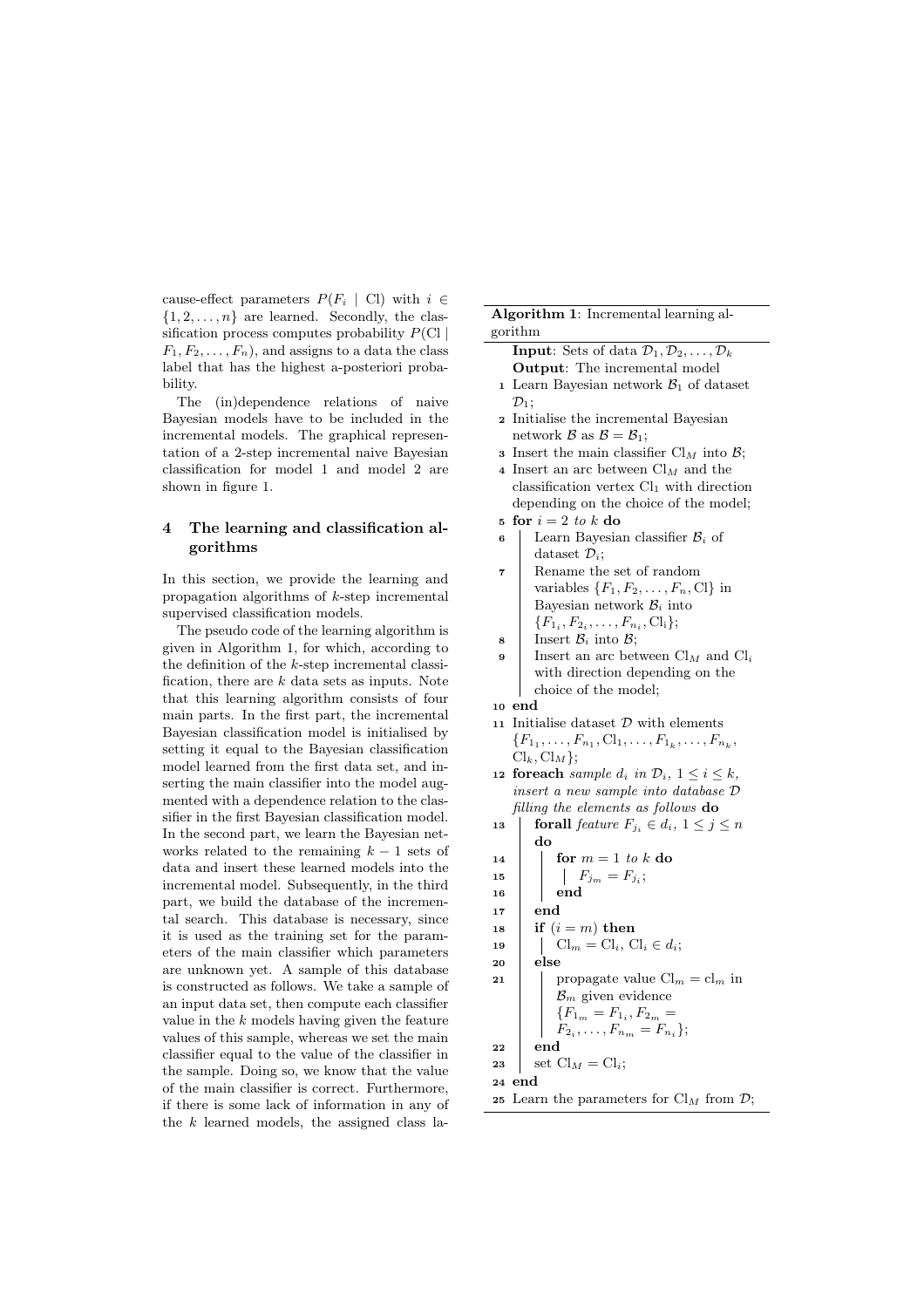bel for the feature variables of this sample can differ from the correct value. This difference provides the opportunity to learn the parameters for the main classifier that is done in the fourth part of the algorithm.

| <b>Algorithm 2:</b> Incremental classifi- |                                                                                                     |  |  |
|-------------------------------------------|-----------------------------------------------------------------------------------------------------|--|--|
|                                           | cation algorithm                                                                                    |  |  |
|                                           | <b>Input:</b> The incremental classifier                                                            |  |  |
|                                           | B with the set of random                                                                            |  |  |
|                                           | variables $X_V =$                                                                                   |  |  |
|                                           | ${F_1, \ldots, F_{n_1}, \text{Cl}_1, \ldots,$                                                       |  |  |
|                                           | $F_{1_k}, \ldots, F_{n_k}, Cl_k, Cl_M\},\$                                                          |  |  |
|                                           | and the set of observations                                                                         |  |  |
|                                           | ${F_1,\ldots,F_n}.$                                                                                 |  |  |
|                                           | <b>Output:</b> The assigned class label                                                             |  |  |
|                                           | $Cl_M = cl_M$ for the set of                                                                        |  |  |
|                                           | observations in the input.                                                                          |  |  |
| $\mathbf{1}$                              | for $i=1$ to k do                                                                                   |  |  |
| $\mathbf{2}$                              | for $j = 1$ to n do                                                                                 |  |  |
|                                           |                                                                                                     |  |  |
|                                           | 3 $\Bigg  \begin{array}{c} \text{set } F_{j_i} = F_j, \\ F_j \in \{F_1, \ldots, F_n\}; \end{array}$ |  |  |
| $\overline{\bf 4}$                        | $_{\mathrm{end}}$                                                                                   |  |  |
| К                                         | end                                                                                                 |  |  |
|                                           | 6 Compute $\mathrm{Cl}_M = \mathrm{cl}_M$ by                                                        |  |  |
|                                           | propagating evidence                                                                                |  |  |
|                                           | ${F_1, \ldots, F_{n_1}, \ldots, F_{1_k}, \ldots, F_{n_k}}$ in                                       |  |  |
|                                           | Bayesian network $\beta$ .                                                                          |  |  |

The classification algorithm is given in Algorithm 2. Here, the set of observed random variables is equal to the set of feature variables of a model. In the algorithm, these feature variables are filled in as evidence for the related feature variables at each classifier, and, subsequently, we assign a class label to the main classifier applying a propagation algorithm.

We would like to emphasize that the algorithms introduced in this section are not restricted to naive Bayesian classifiers but they are also applicable to other classifier models.

#### 5 Experimental results

In this section, we discuss the results of our experiments that are carried out on sets of random variables that are either only discrete (see tables 1 to 4) or only continuous (see tables 5 to 6). We would like to note that the experiments are only executed for 2-step incremental naive Bayesian classifiers. In both cases we have used toy networks and databases sampled from them. We have considered two settings: not divided knowledge and divided knowledge. Not divided knowledge means that two train databases are sampled at random, and therefore follow the same model, whilst divided knowledge means that the two databases are sampled with some restrictions, in order to force them to contain distinct information. We believe that the later approach imitates the situation in which the data comes from a continuous stream, where the underlying distribution may change, or even if the model is the same, the amount of data required to properly recovering it is huge. The results reported in tables 1 to 4 for the discrete case, show the classification accuracy for the two initial classifiers, the classifier obtained by merging the two databases, and the incremental classifier. It can be seen that the incremental classifier is never worse than the individual ones, and often it is even competitive with the global classifier. The results reported in tables 5 to 6 for the continuous class framework, also show that the incremental regression model behaves intermediately between the two initial models and the global one, as it was intuitively to be expected. The accuracy is measured in terms of the root mean squared error. The columns mean and median indicate whether we use the median or the mean of the posterior distribution of the class variable to predict [12].

# 6 Conclusion

In this paper we have proposed a method for constructing incremental classification models able to deal with discrete and continuous variables. The preliminary results shown in section 5 show that the proposed models behave reasonably well with the toy examples. We think that the incremental approach is specially interesting for the case of the MTE distribution, where it is not possible (at least given the state-of-the-art) to keep the suffi-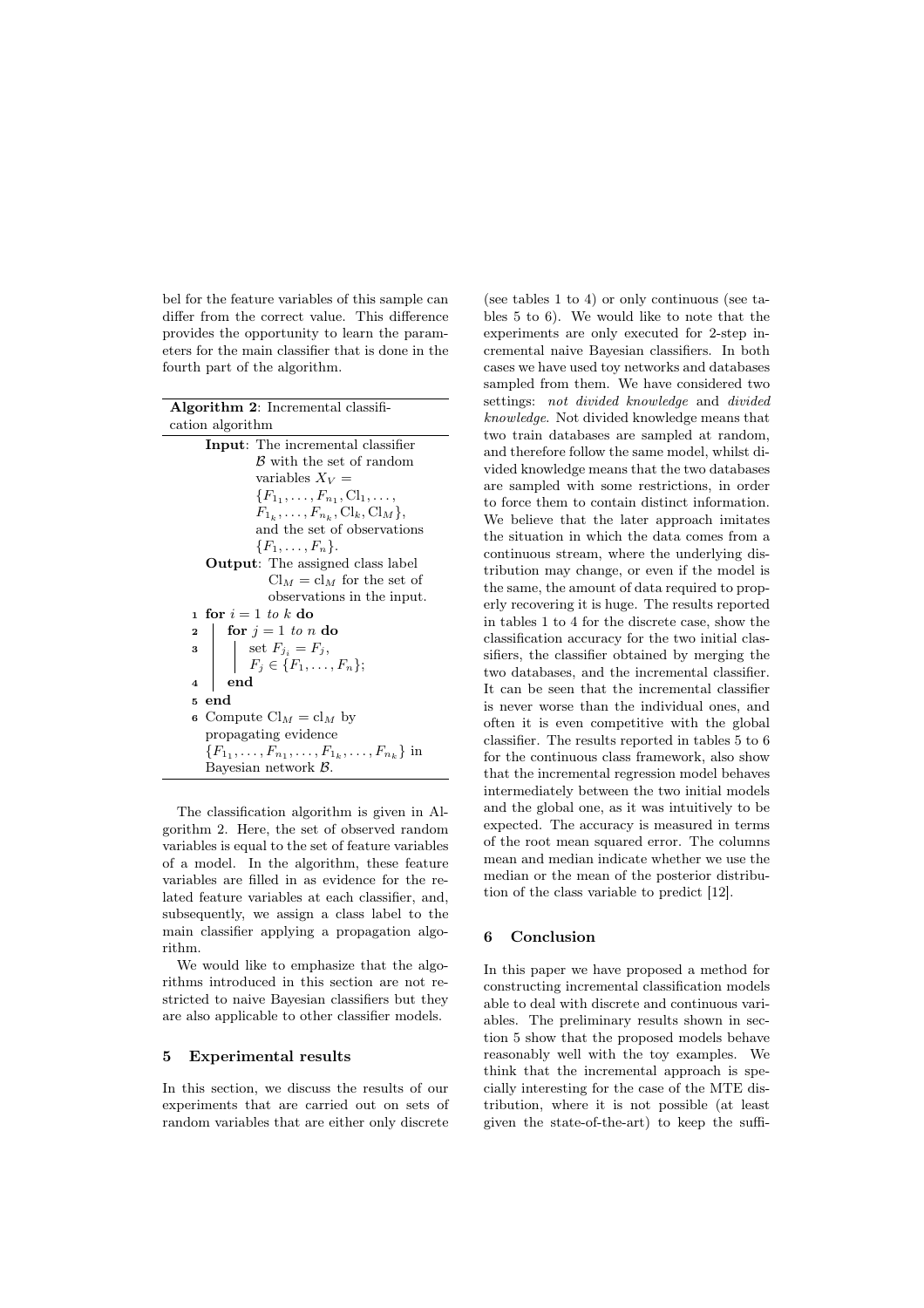| nr. db1 | nr. db2 | acc <sub>1</sub> | acc. 2 | acc. all | acc. Incr |
|---------|---------|------------------|--------|----------|-----------|
| 250     | 250     | 86.6             | 83.3   | 86.6     | 86.6      |
| 200     | 200     | 80               | 83.3   | 83.3     | 83.3      |
| 100     | 100     | 83.3             | 83.3   | 86.6     | 83.3      |
| 50      | 50      | 83.3             | 80     | 83.3     | 83.3      |
| 25      | 25      | 73.3             | 76.6   | 83.3     | 76.6      |
| 20      | 20      | 70               | 73.3   | 80       | 73.3      |
| 15      | 15      | 63.3             | 76.6   | 83.3     | 76.6      |
| 10      | 10      | 63.3             | 70     | 83.3     | 70        |
|         |         |                  |        |          |           |

Table 1: Model 1: all binary, 10 ran var, class states 2, test 30, not divided knowledge

| nr. db1 | nr. db2 | acc 1 | acc. 2 | acc. Incr |
|---------|---------|-------|--------|-----------|
| 262     | 237     | 50    | 53.3   | 50        |
| 200     | 200     | 50    | 53.3   | 50        |
| 100     | 100     | 50    | 53.3   | 50        |
| 50      | 50      | 50    | 56.6   | 56.6      |
| 25      | 25      | 50    | 53.3   | 53.3      |
| 20      | 20      | 50    | 56.6   | 56.6      |
| 15      | 15      | 50    | 53.3   | 53.3      |
| 10      | 10      | 50    | 56.6   | 56.6      |

Table 2: Model 1: all binary, 10 ran var, class states 2, test 30, divided knowledge

| nr. db1 | nr. db2 | acc 1 | acc. 2 | acc. all | acc. Incr |
|---------|---------|-------|--------|----------|-----------|
| 250     | 250     | 80    | 82     | 78       | 82        |
| 200     | 200     | 78    | 82     | 80       | 84        |
| 100     | 100     | 82    | 78     | 80       | 78        |
| 50      | 50      | 82    | 80     | 78       | 82        |
| 25      | 25      | 74    | 74     | 82       | 80        |
| 20      | 20      | 70    | 74     | 82       | 76        |
| 15      | 15      | 68    | 74     | 86       | 78        |
| 10      | 10      | 54    | 68     | 70       | 76        |

Table 3: Model 1: features binary, class var not bin, 10 ran var, class states 4, test 30, not divided knowledge

| nr. db1 | nr. db2 | acc <sub>1</sub> | acc. 2 | acc. Incr |
|---------|---------|------------------|--------|-----------|
| 241     | 237     | 52               | 38     | 62        |
| 200     | 200     | 54               | 38     | 64        |
| 100     | 100     | 56               | 40     | 66        |
| 50      | 50      | 62               | 60     | 70        |
| 25      | 25      | 54               | 57.9   | 66        |
| 20      | 20      | 56               | 60     | 68        |
| $15\,$  | 15      | 54               | 57.9   | 66        |
| 10      | 10      | 46               | 48     | 56        |

Table 4: Model 1: features binary, class var not bin, 10 ran var, class states 4, test 30, divided knowledge

|      | nr. of samples | mean   | median |
|------|----------------|--------|--------|
| db1  | 45             | 0.1455 | 0.1518 |
| db 2 | 28             | 0.1388 | 0.1444 |
| A11  | 73             | 0.1460 | 0.1498 |
| Incr | 73             | 0.1380 | 0.1463 |

Table 5: Model 2: not divided knowledge